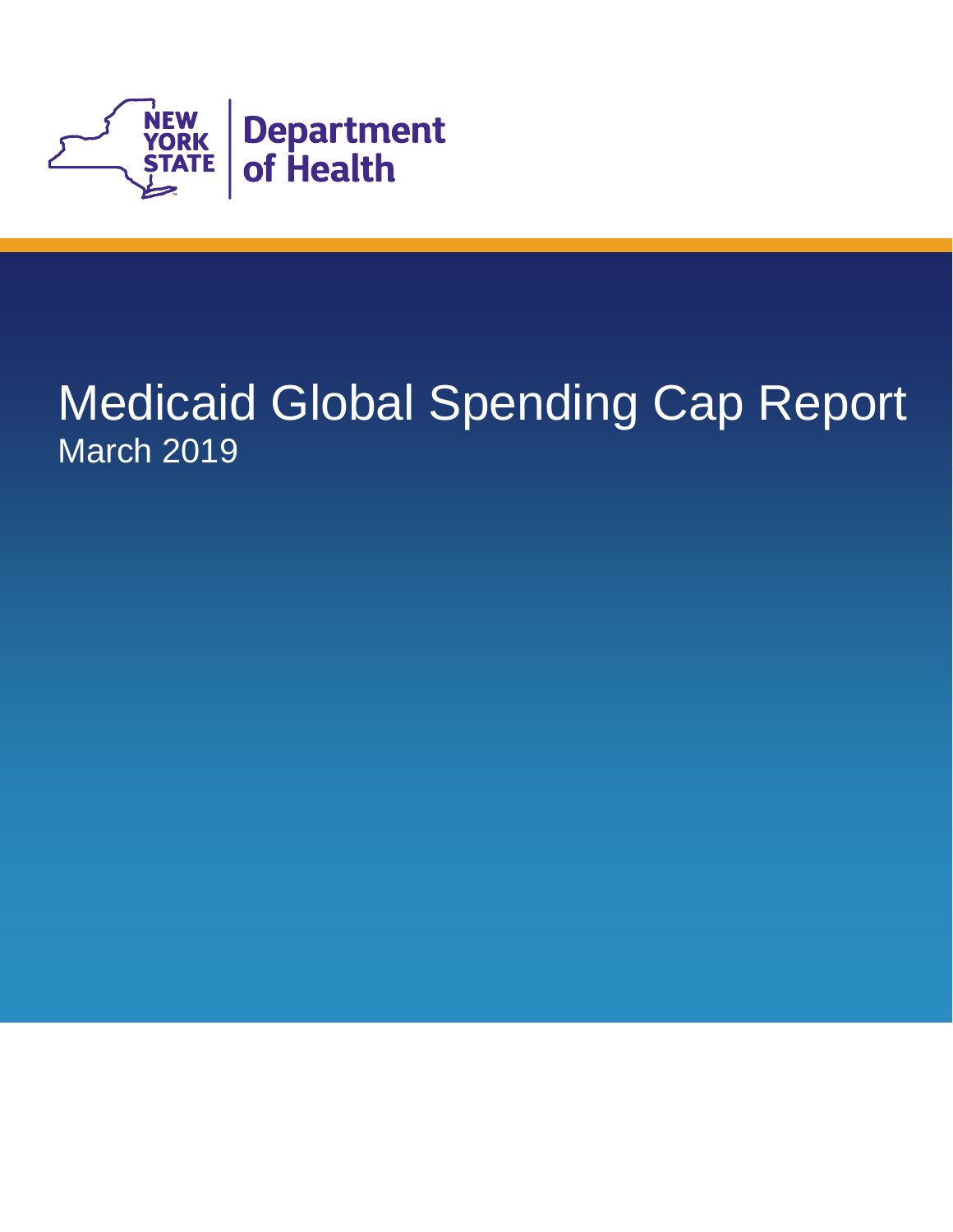### **Table of Contents**

| Appendices |  |
|------------|--|
|            |  |
|            |  |
|            |  |
|            |  |
|            |  |
|            |  |
|            |  |
|            |  |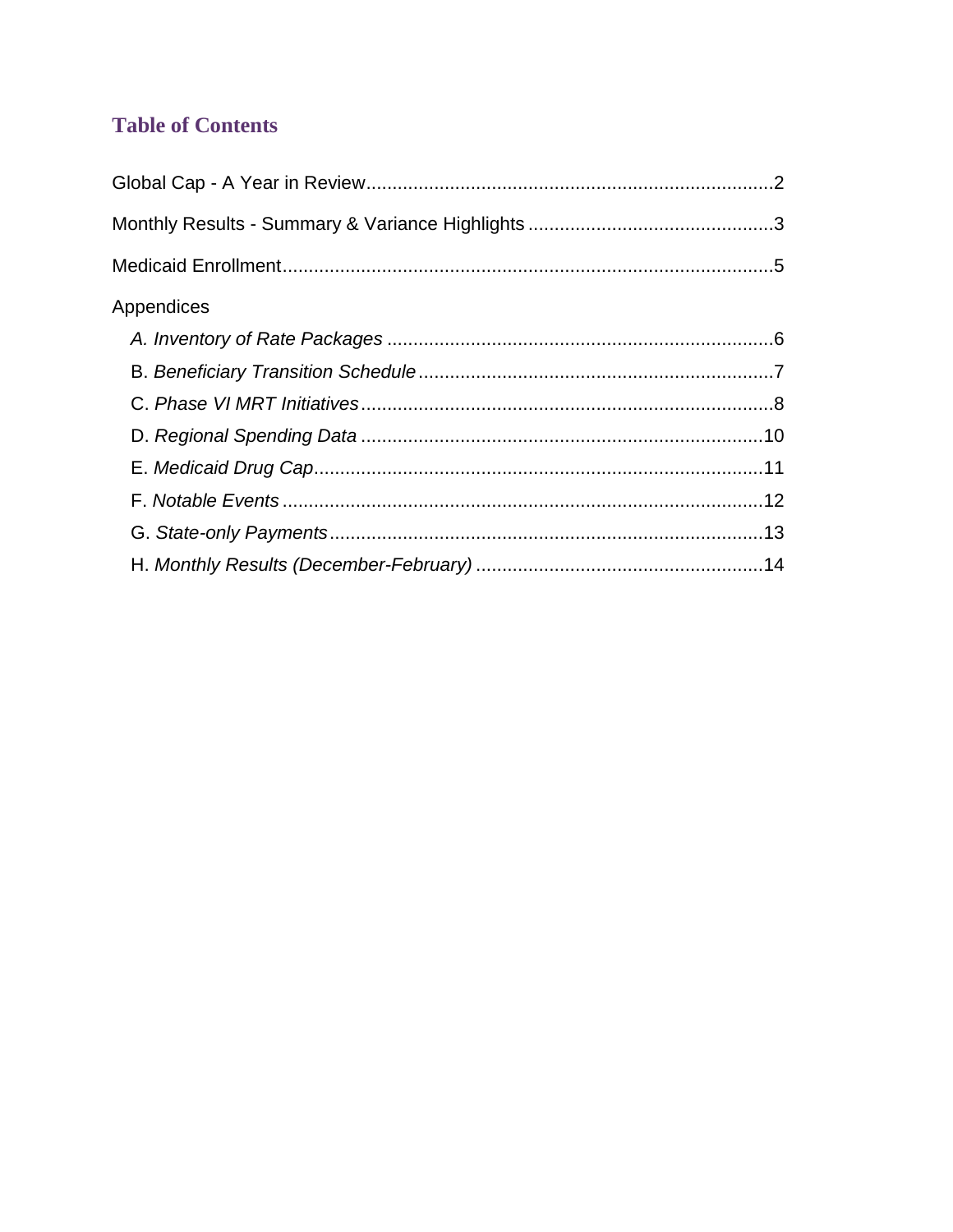### **Global Cap – A Year in Review**

 The Department of Health and the Division of Budget report that spending under the FY 2019 Medicaid Global Spending Cap was \$4 million below the \$20.8 billion target, while also continuing:

- benefits into the Managed Care setting. • *Care Management for All initiative* which has transitioned a number of populations and
- access to ambulatory services, opening urgent care centers, expanding services in rural • *Vital Access Provider/Safety Net* program to improve community care, including expanding areas, and providing more effective services that meet community needs;
- *Value Based Payment Reform (VBP)* designed to transform the Medicaid payment structure from volume driven to value-based;
- • *Essential Plan (EP)*. The EP provides New York the opportunity to offer many consumers who qualify for a lower-cost health insurance option than otherwise available through the New York State of Health;

 However, FY 2019 had its challenges. Higher spending trends and other pressures resulted in a significant Global Cap deficit. The deficit was driven by higher than anticipated spending over and above the Enacted Budget estimates, unachieved savings initiatives, and other factors described below.

The largest component of the deficit was attributable to higher than anticipated spending over and above the Enacted Budget estimates in various categories, as follows:

- *Long Term Care Services*  Accounts for 46 percent of the total category of service deficit. MLTC enrollment increased by 12 percent annually or 28,124 individuals, more than double the projected enrollment.
- • *Acute Care Services*  Higher utilization and the statutorily required Inpatient rebasing rate spending. adjustment. Rebasing is budget neutral for the base year that is used to develop the rates, however when those rates are applied to the utilization of the rate year it resulted in higher
- *Managed Care Services*  25 percent year-to-year increase in the number of Stop Loss claims processed.
- *Medicare Services*  Higher cost sharing payments for both the Medicare Part A & B and Part D clawback programs.

The second factor contributing to the deficit was unachieved Medicaid savings initiatives:

- The VBP-QIP transition to the EP was delayed until FY 2020, rolling Medicaid Cap relief into the next year.
- Delayed implementation of the 1115 waiver designed to limit MLTC eligibility to less than 3 months in Nursing Homes due to outstanding Federal approval.
- Lower than expected MRT savings related to 'Require Medicare as a condition of Medicaid eligibility'.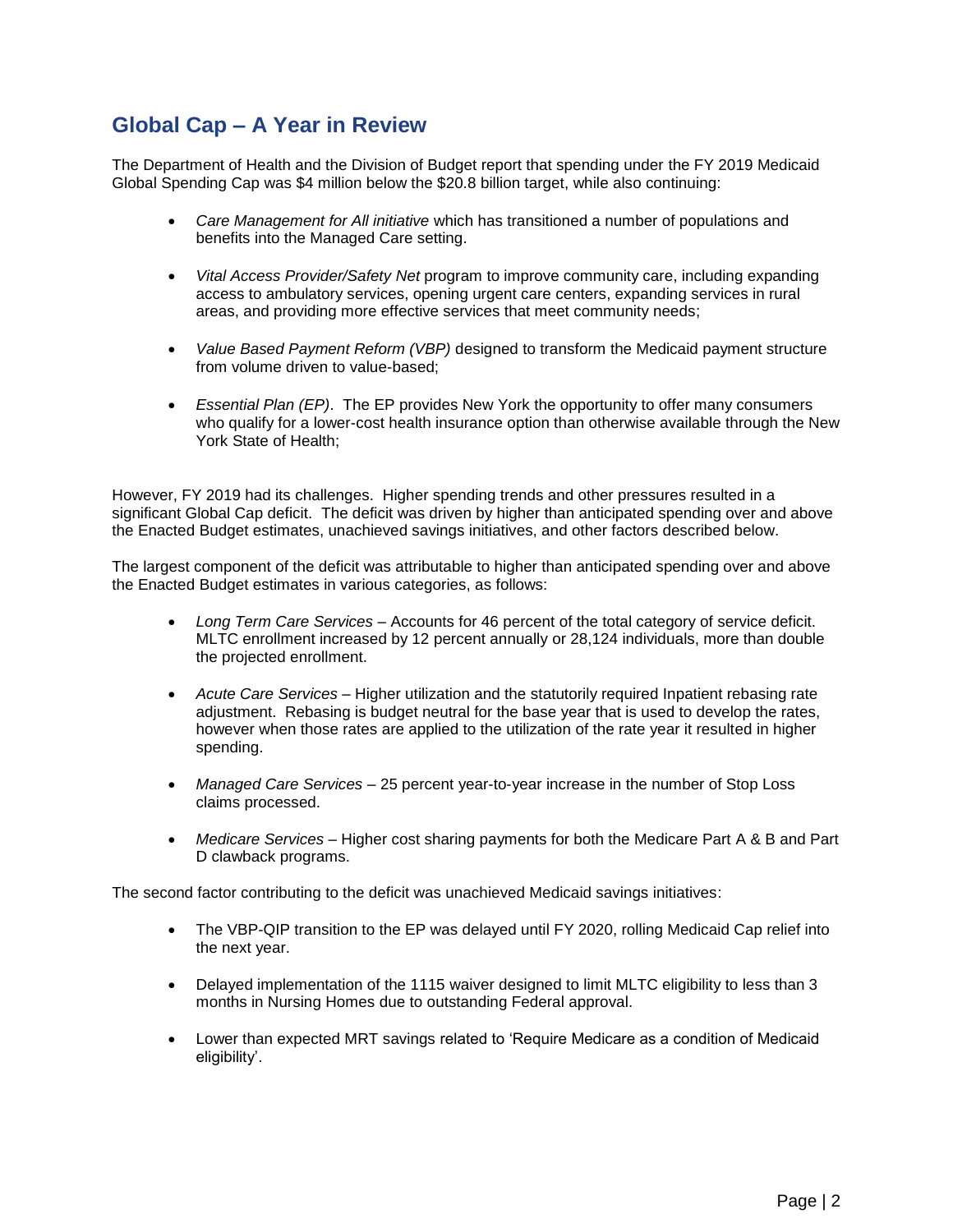Other factors include:

- A Single State Audit finding identified that individuals were inappropriately enrolled in the Essential Plan. A system correction was implemented to correct this issue.
- Lower accounts receivable collections mainly due to the State's effort to reduce the Accounts Receivable balances over the past several years has diminished the amount available to collect prospectively.

 indexed rate for FY 2019. The Division of Budget and Department of Health will continue to develop The State has, at times, taken actions to manage the timing of Medicaid payments to ensure compliance with the Global Cap. Between FY 2015 and FY 2018, DOH managed the timing of payments across State fiscal years that ranged from \$50 million to roughly \$435 million. In FY 2019, DOH deferred, for three business days the final cycle payment to Medicaid Managed Care Organizations, as well as other payments. The FY 2019 deferral had a State-share value of \$1.7 billion and was paid utilizing cash on hand in April 2019, consistent with contractual obligations and had no impact on provider services. Absent the deferral, Medicaid spending under the Global Cap would have exceeded the statutorily options to reduce spending within the Global Cap and/or continue to manage the timing of payments, which may include a deferral to FY 2021 if spending if not reduced to levels that adhere to the Global Cap.

#### **Monthly Results - Summary**

 Total State Medicaid expenditures under the Medicaid Global Spending Cap for FY 2019 were \$4 million below projections. Spending for FY 2019 resulted in total expenditures of \$20.814 billion compared to the projection of \$20.818 billion.

| <b>Medicaid Spending</b><br>(\$ in millions) |                  |               |                            |  |
|----------------------------------------------|------------------|---------------|----------------------------|--|
| <b>Category of Service</b>                   | <b>Estimated</b> | <b>Actual</b> | Variance<br>Over / (Under) |  |
| <b>Medicaid Managed Care</b>                 | \$16,820         | \$16,130      | $($ \$690)                 |  |
| Mainstream Managed Care                      | \$10,083         | \$9,845       | (\$238)                    |  |
| Long Term Managed Care                       | \$6,737          | \$6,285       | (\$452)                    |  |
| <b>Total Fee For Service</b>                 | \$7,859          | \$8,275       | \$416                      |  |
| Inpatient                                    | \$2,548          | \$2,556       | \$8                        |  |
| Outpatient/Emergency Room                    | \$311            | \$322         | \$11                       |  |
| Clinic                                       | \$407            | \$455         | \$48                       |  |
| <b>Nursing Homes</b>                         | \$2,509          | \$2,682       | \$173                      |  |
| Other Long Term Care                         | \$660            | \$703         | \$43                       |  |
| Non-Institutional                            | \$1,424          | \$1,557       | \$133                      |  |
| <b>Medicaid Administration Costs</b>         | \$570            | \$503         | (\$67)                     |  |
| <b>OHIP Budget / State Operations</b>        | \$458            | \$338         | (\$120)                    |  |
| <b>Medicaid Audits</b>                       | (\$351)          | (\$335)       | \$16                       |  |
| <b>All Other</b>                             | \$2,556          | \$2,997       | \$441                      |  |
| <b>Local Funding Offset</b>                  | (\$7,094)        | (\$7,094)     | \$0                        |  |
| <b>TOTAL</b>                                 | \$20,818         | \$20,814      | (\$4)                      |  |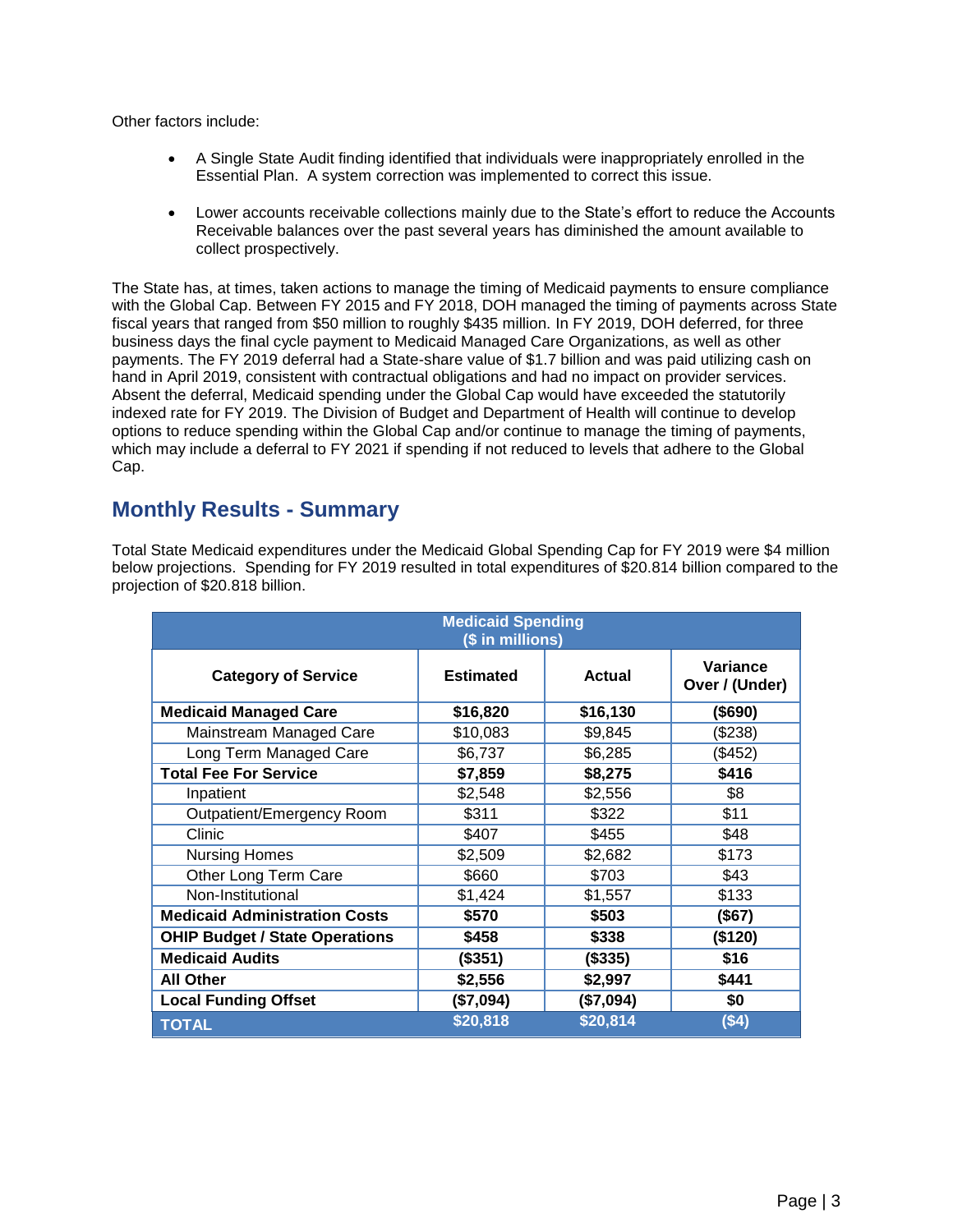### **Results through March - Variance Highlights**

#### **Medicaid Managed Care**

Spending in Managed Care categories was \$690 million below projections.

- delayed into the next fiscal year. Spending for the program would have exceeded projections • Mainstream Managed Care spending was \$238 million below estimates because payments were primarily due to an increase in stop loss claims. The State processed 25 percent more stop loss claims this fiscal year over the prior year driving higher than projected spending.
- were delayed into the next fiscal year. Spending for the program would have exceeded projections primarily due to higher than expected enrollment. Enrollment for the year grew by 12% compared • Long Term Managed Care was \$452 million below estimates through March because payments to budgeted growth of 5%. Through March 2019, there were 10,000 more enrollees than anticipated.

#### **Fee-For-Service**

Medicaid spending in major fee-for-service categories was \$416 million, or 5.3 percent, over projections.

- *Clinic* spending was \$48 million above projections. Total claims billed were 6.4 percent higher than anticipated through March.
- *Nursing Homes* spending was \$173 million above projections. Total claims billed were 7.0 percent higher than anticipated through March. Nursing Homes are one of the most expensive programs covered under Medicaid.
- Medical Insurance, etc.) was \$133 million above projections. This is primarily the result of higher • *Non-Institutional* spending (includes Pharmacy, Medical Supplies, Physicians, Supplemental than expected utilization for Transportation services.

#### **OHIP Budget / State Operations**

 services). FY 2019 spending was \$458 million which also includes Essential Plan administration costs. The OHIP State Operations budget reflects the Non-Federal share only of personal services (i.e., salaries of OHIP staff that work on the Medicaid budget) and non-personal services costs (i.e., contractual

Contracts for the Enrollment Center, NYSOH Benefit Exchange, eMedNY/ MMIS, and various MRT initiatives comprise over 80 percent of the total non-personal service budget.

 OHIP State Operations was \$120 million below projections through March primarily due to a delay in receiving appropriate vendor invoices and finalizing contracts.

| OHIP Budget FY 2019<br>(\$ in millions)       |                                |       |  |  |  |  |
|-----------------------------------------------|--------------------------------|-------|--|--|--|--|
| <b>Service Costs</b>                          | <b>Annual Budget</b><br>Actual |       |  |  |  |  |
| <b>Personal Services</b>                      | \$51                           | \$38  |  |  |  |  |
| <b>Non-Personal Services</b>                  | \$313                          | \$223 |  |  |  |  |
| <b>Enrollment Center</b>                      | \$114                          | \$62  |  |  |  |  |
| NYSOH Benefit Exchange                        | \$93                           | \$60  |  |  |  |  |
| eMedNY/MMIS                                   | \$31                           | \$37  |  |  |  |  |
| All Payer Database                            | \$15                           | \$0   |  |  |  |  |
| Data Warehouse                                | \$10                           | \$14  |  |  |  |  |
| <b>OHIP Actuarial and Consulting Services</b> | \$12                           | \$3   |  |  |  |  |
| All Others                                    | \$38                           | \$47  |  |  |  |  |
| \$77<br><b>Essential Plan</b><br>\$94         |                                |       |  |  |  |  |
| TOTAL                                         | \$458                          | \$338 |  |  |  |  |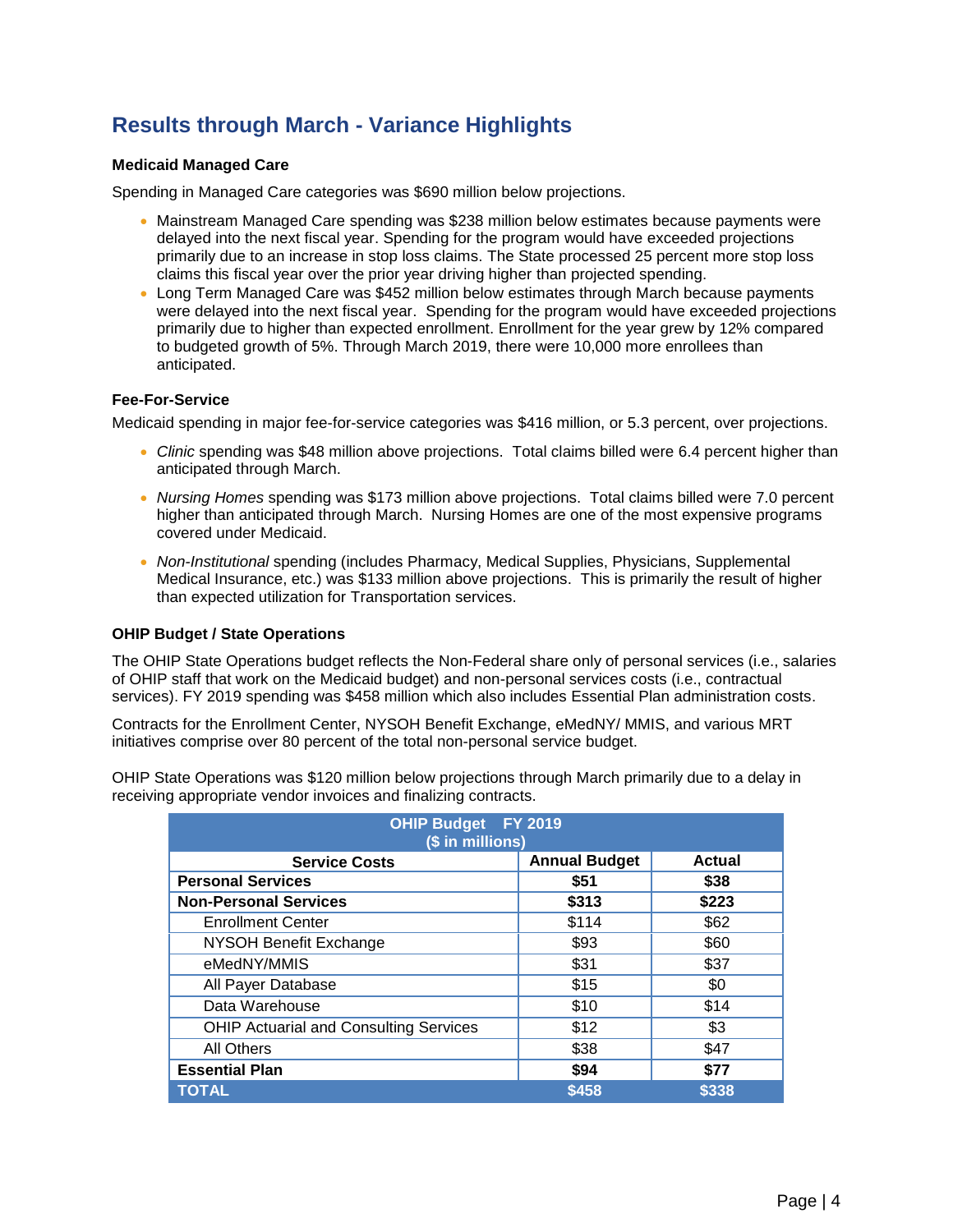#### **All Other**

 Medicaid payments and offsets. The overspending is primarily attributed to lower Accounts Receivable All Other spending was above projections by \$441 million. The All Other category includes a variety of collections and unachieved savings from several MRT initiatives.

#### **Accounts Receivable**

The Accounts Receivable (A/R) ending balance for FY 2018 was \$224 million. The State is expected to recoup \$174 million by the end of FY 2019, resulting in a projected A/R balance of \$50 million by March 2019. Through the end of March, retroactive rates owed to the State were \$131 million. This reflects net recoveries of \$93 million since March 2018.

 Medicaid liabilities owed to the State. These liabilities pose a potential risk to the Medicaid Global Spending Cap. It is therefore important that the Department take these necessary steps to ensure the solvency of the Global Cap and protect the integrity of the Medicaid program. All retroactive rate liabilities The Department of Health is engaged in an initiative to eliminate all currently outstanding retroactive rate processed on August 1, 2015, and forward, which cannot be fully paid within twelve months using the standard fifteen percent Medicaid recoupment percentage, will be adjusted to a higher recoupment rate to ensure that these liabilities will be paid within twelve months from the date of the first recoupment.

#### **Enrollment**

#### **Medicaid Enrollment**

 Medicaid total enrollment reached 6,154,030 enrollees at the end of March 2019. This reflects a *net*  increase of 5,996 enrollees since March 2018.:

| <b>Medicaid Enrollment Summary</b> |                   |                   |                              |  |
|------------------------------------|-------------------|-------------------|------------------------------|--|
|                                    | <b>March 2018</b> | <b>March 2019</b> | Net Increase /<br>(Decrease) |  |
| <b>Managed Care</b>                | 4,768,062         | 4,730,293         | (37, 769)                    |  |
| New York City                      | 2,832,697         | 2,785,678         | (47, 019)                    |  |
| <b>Rest of State</b>               | 1,935,365         | 1,944,615         | 9,250                        |  |
| <b>Fee-For-Service</b>             | 1,379,972         | 1,423,737         | 43,765                       |  |
| New York City                      | 698,493           | 743,531           | 45,038                       |  |
| <b>Rest of State</b>               | 681,479           | 680,206           | (1, 273)                     |  |
| <b>TOTAL</b>                       | 6,148,034         | 6,154,030         | 5,996                        |  |
| New York City                      | 3,531,190         | 3,529,209         | (1,981)                      |  |
| <b>Rest of State</b>               | 2,616,844         | 2,624,821         | 7,977                        |  |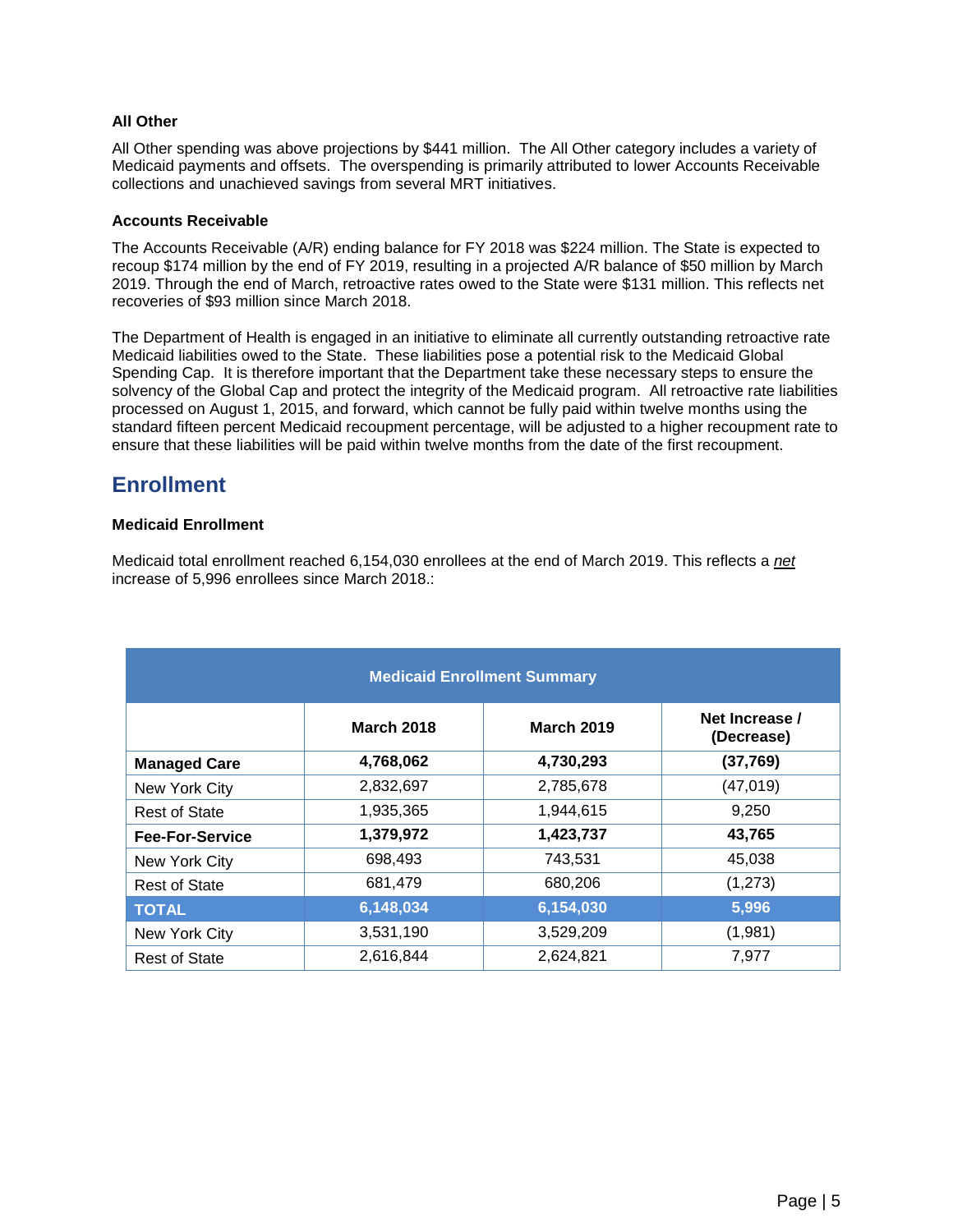# **Appendix A Inventory of Rate Packages**

Below is the majority of rate packages processed in FY 2019:

| <b>Category of Service</b>         | <b>Rate Package Description</b>                       | <b>Effective Date</b> | Date Released    |
|------------------------------------|-------------------------------------------------------|-----------------------|------------------|
|                                    | April 2018 Mainstream Rates                           | 4/1/2018              | September 2018   |
|                                    | July 2018 Mainstream Rates                            | 7/1/2018              | February 2019    |
| <b>Managed Care</b>                | April 2018 HARP Rates                                 | 4/1/2018              | September 2018   |
|                                    | July 2018 HARP Rates                                  | 7/1/2018              | February 2019    |
|                                    | April 2018 Partial Capitation Rates                   | 4/1/2018              | August 2018      |
|                                    | <b>QIVAPP</b>                                         | 4/1/2018              | November 2018    |
| <b>Long Term Managed Care</b>      | <b>Quality Pools</b>                                  | Various               | June 2018        |
|                                    | April 2018 FIDA Rates                                 | 4/1/2018              | March 2019       |
|                                    | Acute & Exempt Unit Actual Capital<br>Updates         | Various               | May 2018         |
| Inpatient                          | Acute & Exempt Unit Inpatient Rates                   | 1/1/2018              | May 2018         |
|                                    | July 2018 Statewide Inpatient Rates                   | 7/1/2018              | November 2018    |
|                                    | <b>FQHC Hold Harmless</b>                             | 1/1/2017              | September 2018   |
| <b>Outpatient / Emergency room</b> | <b>APG Capital Update</b>                             | Various               | November 2018    |
|                                    | 2018 Minimum Wage Add-on                              | 1/1/2018              | August 2018      |
| <b>Nursing Home</b>                | 2018 Initial Rates for Nursing Facilities<br>and ADHC | 1/1/2018              | May 2018         |
|                                    | July Case Mix Rates                                   | 7/1/2018              | <b>July 2018</b> |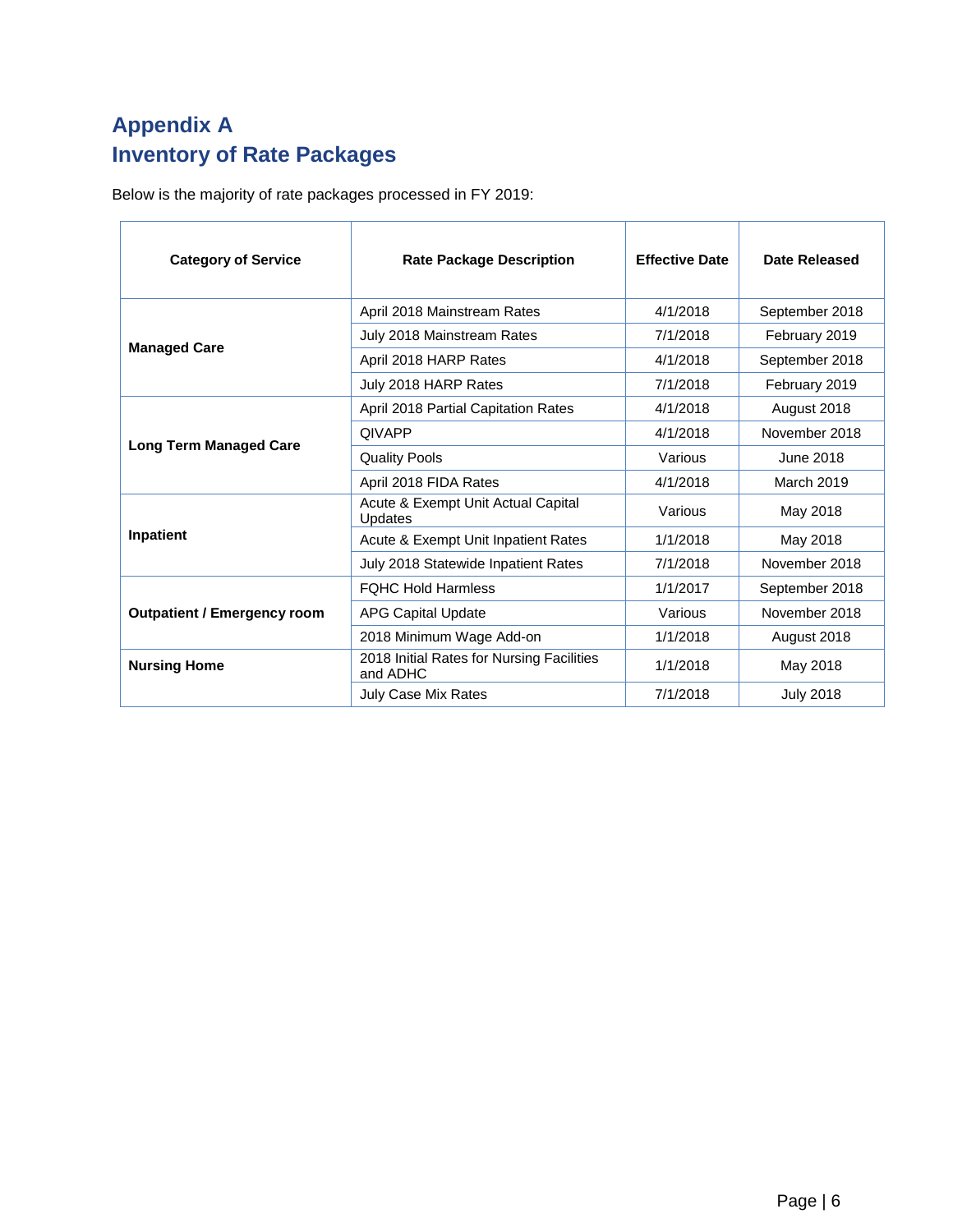# **Beneficiary Transition Schedule to Managed Care Appendix B**

 will be added, including mental health and substance abuse special needs plans (BHO/HARP's), as well as fully integrated plans for Medicare/Medicaid "dual eligibles". The chart below outlines the list of Care Management for All was a key component of the MRT's recommendations intended to improve benefit coordination, quality of care, and patient outcomes over the full range of health care, including mental health, substance abuse, developmental disability, and physical health care services. It will also redirect almost all Medicaid spending in the State from fee-for-service to care management. The care management system currently in place includes comprehensive plans, HIV/AIDS Special Needs Plans, partial capitation Long Term Care plans, and Medicare/Medicaid supplemental plans. As Care Management for All progresses, additional plans tailored to meet the needs of the transitioning population populations scheduled to transition into the care management setting during FY 2019:

| <b>Medicaid Fee for Service Transition to Managed Care (Populations)</b>                                                          |                      |          |       |       |  |
|-----------------------------------------------------------------------------------------------------------------------------------|----------------------|----------|-------|-------|--|
| # of FY 2019<br>FY 2019<br>To (COS)<br>From (COS)<br><b>Populations</b><br><b>Targeted</b><br><b>Enrolled</b><br><b>Enrollees</b> |                      |          |       |       |  |
| <b>Nursing Homes</b>                                                                                                              | <b>Nursing Homes</b> | MMC/MLTC | 7.254 | 2.607 |  |
| <b>BHO/HARPS</b><br><b>MMC</b><br>Various<br>29,018<br>23.389                                                                     |                      |          |       |       |  |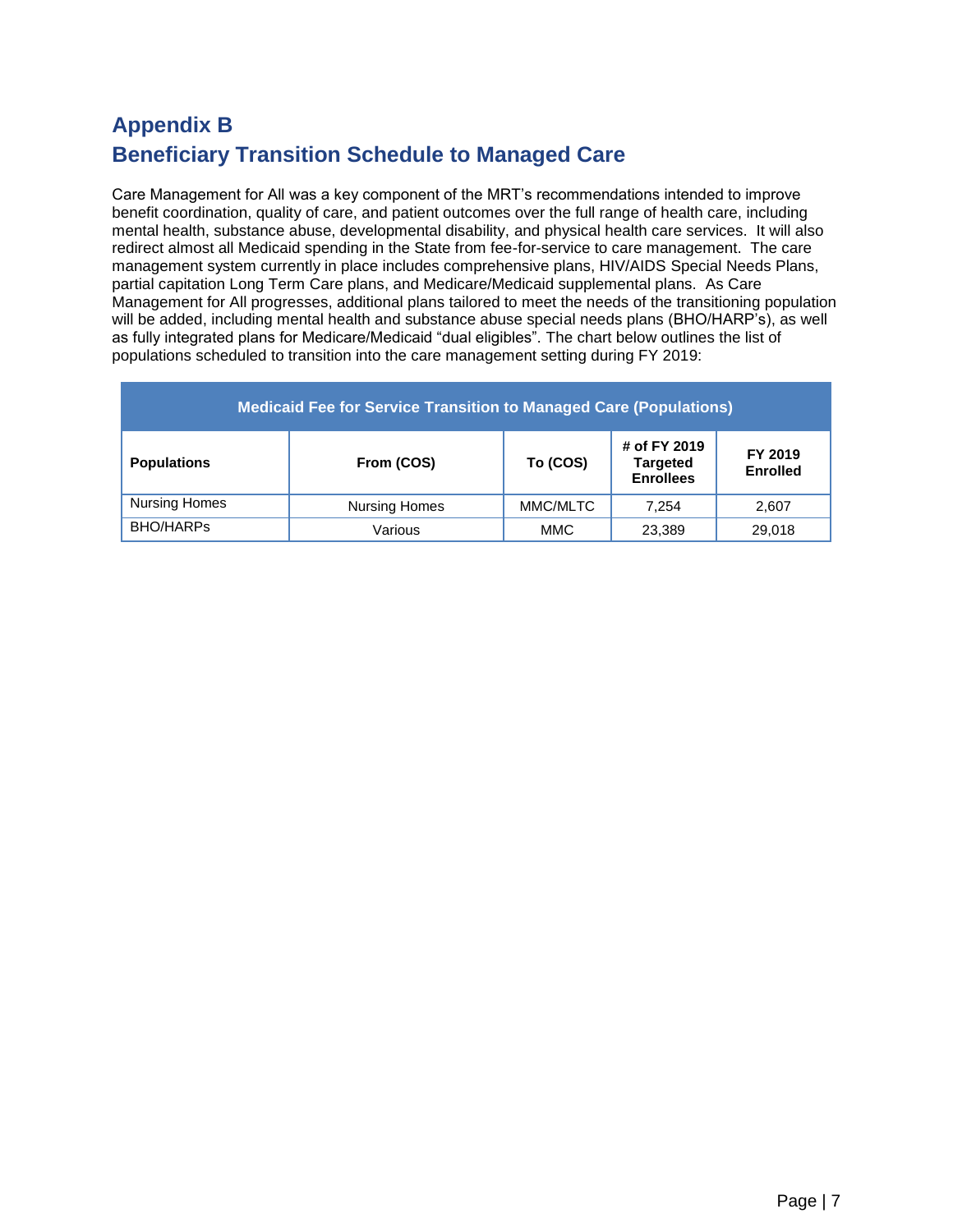# **Appendix C**

|  |  | Phase VIII MRT Initiatives (http://www.health.ny.gov/health_care/medicaid/redesign/mrt_budget.htm) |
|--|--|----------------------------------------------------------------------------------------------------|
|  |  |                                                                                                    |

| Phase VIII MRT Initiatives (\$ in millions)                                                                       |           |
|-------------------------------------------------------------------------------------------------------------------|-----------|
| <b>Initiative</b>                                                                                                 | FY 2019   |
| Global Cap Target                                                                                                 | \$425.0   |
| Global Cap Base Deficit                                                                                           | \$0.0     |
| Nursing Home 1% ATB (4 year payback)                                                                              | \$35.0    |
| <b>Enrollment Reconciliation</b>                                                                                  | \$10.0    |
| Additional Funding for VAPAP/VBPQIP                                                                               | \$45.4    |
| <b>Outstanding Federal Obligations</b>                                                                            | \$133.0   |
| <b>Total Federal Actions/Pressures on GC</b>                                                                      | \$648.4   |
| Convert VBP-QIP / Other Supplemental programs to Essential Plan                                                   | (\$281.5) |
| <b>Total Essential Plan Initiatives</b>                                                                           | (\$281.5) |
| Update Professional Dispensing Fee                                                                                | \$0.4     |
| Reduce Opioid Dispensing by 20% by 2020                                                                           | (\$1.1)   |
| <b>Medication Adherence</b>                                                                                       | (\$5.0)   |
| <b>Rebate Risk Assessment</b>                                                                                     | (\$15.0)  |
| <b>Total Pharmacy Savings</b>                                                                                     | (\$20.7)  |
| Implement a penalty on poor performing Nursing Homes                                                              | (\$7.7)   |
| Rationalize Nursing Homes Case Mix Index Increases                                                                | (\$7.5)   |
| Admin Rate Reduction/Regulation Relief                                                                            | (\$18.9)  |
| Expand Access to Assisted Living Program Services (ALPs)                                                          | \$4.4     |
| Require a Continuous 120 days of Community Based Long Term Care (CBLTC) for Continuing<br>Plan eligibility        | (\$4.8)   |
| Prohibit Fiscal Intermediary (FI) Bad Actors that Advertise False or Misleading Information.                      | (\$4.9)   |
| Licensed Home Care Services Agencies (LHCSA) Contract Limits w/ MLTC Plans, Review,<br>Registration, & Moratorium | (\$13.7)  |
| Social Adult Day Health Benefit Efficiency Savings                                                                | (\$28.1)  |
| Restrict MLTC Members from Transitioning from Plan to Plan for 12 Months After Initial<br>Enrollment              | (\$5.2)   |
| Authorization vs. Utilization Adjustment for MLTC                                                                 | (\$1.2)   |
| Limit MLTC Eligibility to < 3 Months in NHs                                                                       | (\$79.0)  |
| Traumatic Brain Injury (TBI) Clinic Rate Adjustment                                                               | \$0.4     |
| <b>Additional Hospice Funding</b>                                                                                 | \$0.9     |
| Rural County Provider funding                                                                                     | \$1.5     |
| <b>Total LTC Initiatives</b>                                                                                      | (\$163.9) |
| Increase Current Penalties for Managed Care Plans that Fail to Meet Value Based Payments<br>(VBP) targets         | (\$10.0)  |
| Reduce FFS/MCO Rate for Providers Without VBP Contracts                                                           | (\$7.5)   |
| Reduce Overutilization of Laboratory Services                                                                     | (\$7.5)   |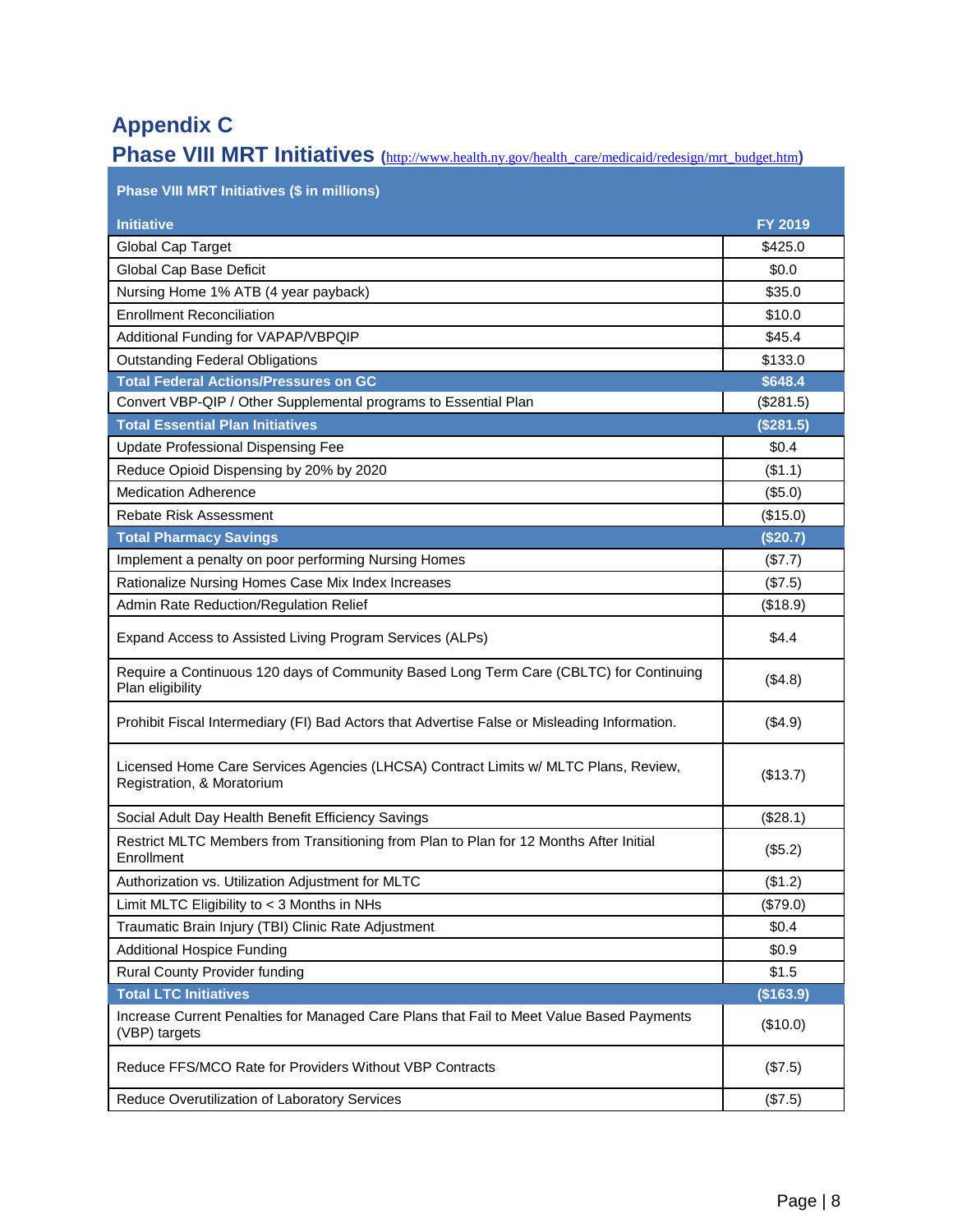| <b>Total Managed Care Savings</b>                                             | (\$25.0)  |
|-------------------------------------------------------------------------------|-----------|
| <b>Criminal Background Checks</b>                                             | \$1.1     |
| Penalty for Failure to Enroll High Risk Plan Members in Health Homes          | (\$15.0)  |
| Health Home Healthy Rewards Program                                           | (\$15.0)  |
| Redirect Outreach Resources to Increase HH Enrollment of High Risk Members    | (\$4.4)   |
| <b>Total Health Home Initiatives</b>                                          | (\$33.3)  |
| Reduce Accounts Receivable Balances                                           | (\$12.6)  |
| MC Pilot to Improve Access to Clozapine                                       | (\$2.0)   |
| Best Practices in ER Diversion & Inpatient Discharge                          | (\$4.5)   |
| Reducing Unnecessary Utilization - Physical Therapy Cap                       | \$2.3     |
| Correct Ambulatory Patient Group (APG) Weights for IV Infusion/Hydration Bags | (\$5.0)   |
| Remove Originating Site Requirement from Telehealth Program                   | (\$5.0)   |
| <b>OMIG Savings Initiatives</b>                                               | (\$25.0)  |
| <b>First One Thousand Days</b>                                                | \$1.5     |
| Ambulance Fee Increase                                                        | \$6.3     |
| <b>Total Other</b>                                                            | (\$44.1)  |
| Increased MRT/Safety Net Inter-Governmental Transfer (IGT)                    | (\$46.3)  |
| <b>MCO Tax Repeal</b>                                                         | (\$3.9)   |
| <b>Telehealth Expansion</b>                                                   | (\$10.0)  |
| Health Homes - Quality Improvements                                           | (\$10.0)  |
| Maximus Contract - 3-year Extension                                           | (\$15.0)  |
| <b>Claims Editing Enhancements</b>                                            | (\$17.0)  |
| Proportionally Reduce Managed Care Quality Pools                              | (\$13.0)  |
| <b>Total Legislative Avails</b>                                               | (\$115.2) |
| Reimbursement rates for Crouse Community Center                               | \$0.4     |
| <b>Hepatitis C Investment</b>                                                 | \$5.0     |
| Safety Net (50% Safety Net 50% CHA & SCH)                                     | \$30.0    |
| <b>Total Legislative Adds</b>                                                 | \$35.4    |
| <b>TOTAL</b>                                                                  | \$0.0     |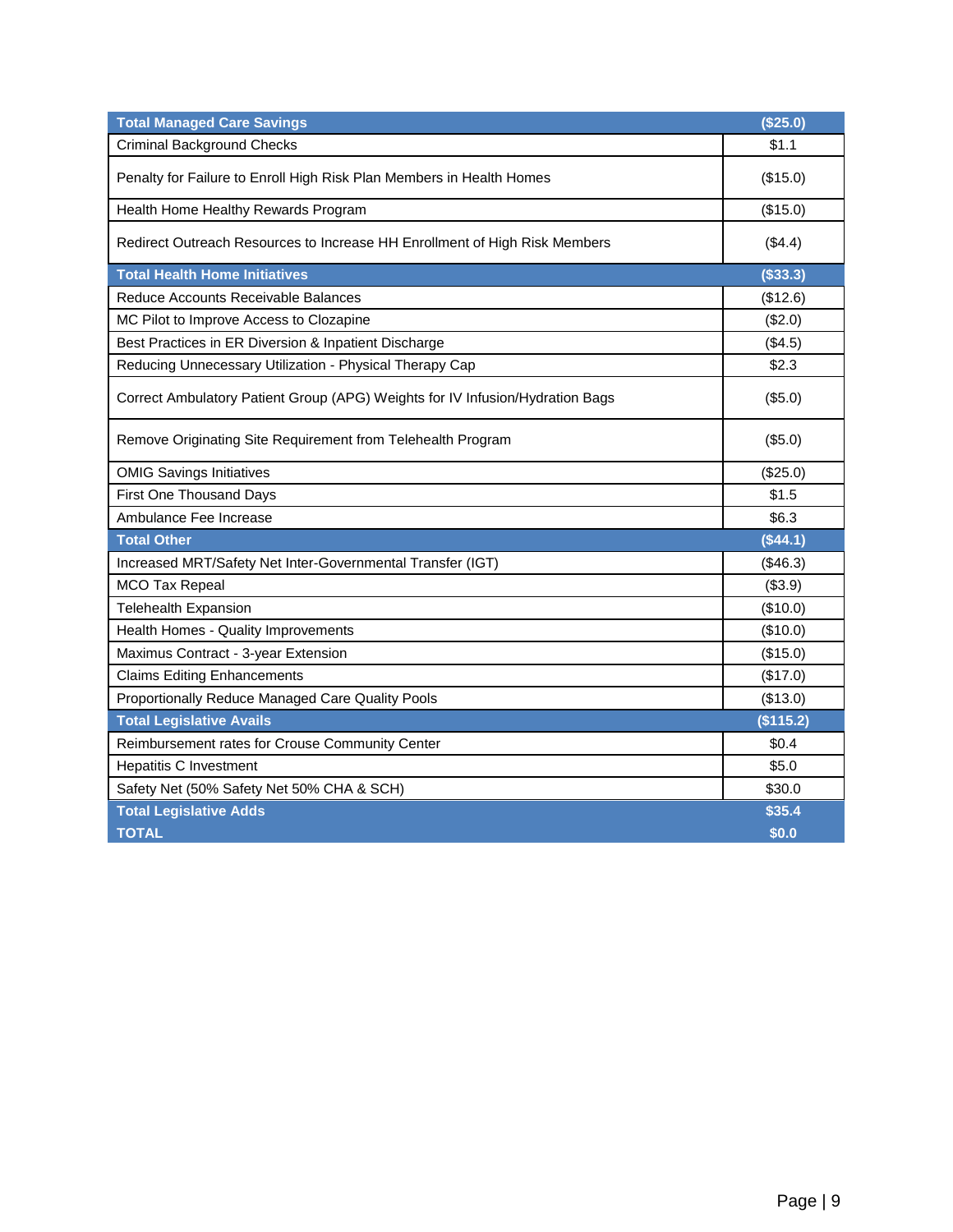# **Regional Spending Data Appendix D**

 The Global Cap legislation requires the Department to publish actual State Medicaid spending by region. The regions selected are based on the Governor's eleven economic development areas. The chart below represents total provider spending that occurs within the Medicaid claiming system (eMedNY) through March 2019 for each region.

| <b>Medicaid Regional Spending</b><br>(\$ in millions) |                                  |  |  |
|-------------------------------------------------------|----------------------------------|--|--|
| <b>Economic Region</b>                                | Non-Federal<br><b>Total Paid</b> |  |  |
| New York City                                         | \$17,287                         |  |  |
| Long Island                                           | \$2,652                          |  |  |
| Mid-Hudson                                            | \$2,623                          |  |  |
| Western                                               | \$1,399                          |  |  |
| <b>Finger Lakes</b>                                   | \$1,175                          |  |  |
| <b>Capital District</b>                               | \$956                            |  |  |
| Central                                               | \$714                            |  |  |
| Mohawk Valley                                         | \$597                            |  |  |
| Southern Tier                                         | \$529                            |  |  |
| <b>North Country</b>                                  | \$384                            |  |  |
| Out of State                                          | \$110                            |  |  |
| <b>TOTAL</b><br>\$28,425                              |                                  |  |  |

More detailed regional information can be found on the Department of Health's website at: [http://www.health.ny.gov/health\\_care/medicaid/regulations/global\\_cap/](http://www.health.ny.gov/health_care/medicaid/regulations/global_cap/)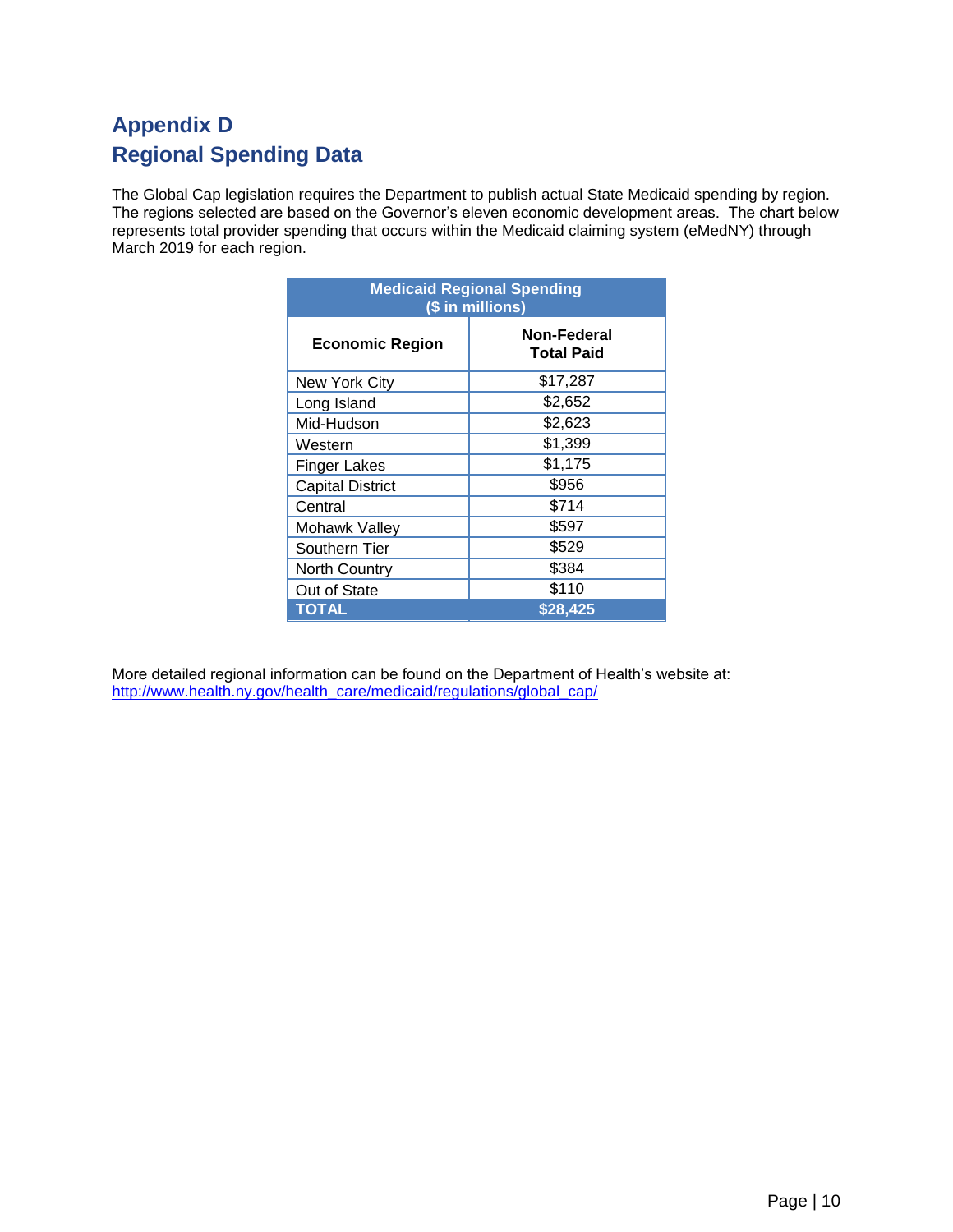# **Medicaid Drug Cap Appendix E**

- The State Fiscal Year 2018 Enacted Budget established a Medicaid Drug Cap that will limit pharmacy spending growth in the Medicaid program to the 10-year rolling average of the medical component of the Consumer Price Index plus four percent (7.2% in the current year), less \$85 million in state share savings in FY 2019.
- Drug Utilization Review Board (DURB) for a recommendation as to whether a supplemental If the Budget Director determines that expenditures will exceed the annual growth limitation imposed by the Medicaid Drug Cap, the Commissioner of Health may refer drugs to the State's rebate should be paid by the manufacturer.
- If the Department intends to refer drugs to the DURB, it will notify affected manufacturers and will attempt to reach agreement on rebate amounts prior to DURB referral.
- In determining whether to recommend a target supplemental rebate for a drug the DURB must consider the cost of the drug to the NYS Medicaid program and may consider, among other things: the drug's impact on the Medicaid drug spending, significant and unjustified increases in the price of the drug, and whether the drug may be priced disproportionally to its therapeutic benefits.
- health, quality of life or overall health outcomes, the likelihood that the drug will reduce the need • In formulating a recommendation, the DURB may consider, among other things: publicly available and DOH supplied pricing information, the seriousness and prevalence of the disease or condition being treated, Medicaid utilization, the drug's effectiveness or impact on improving for other medical care (including hospitalization), the average wholesale price, wholesale acquisition cost, and retail price of the drug, and the cost of the drug to Medicaid minus rebates.
- If after the DURB recommends a target rebate amount, DOH and the manufacturer are unable to reach agreement regarding supplemental rebate amounts, the manufacturer will be required to provide DOH with certain information including but not limited to marketing, research, and development costs for the drug.
- In the first year of implementation, the Medicaid Drug Cap successfully achieved the \$55 million state share statutory savings target. The Department was able to establish processes for evaluating on-going drug spend and determining the budget impact of high cost drugs. The NYS Medicaid Drug Cap has achieved national recognition for its unique approach to addressing growth in Medicaid drug spending.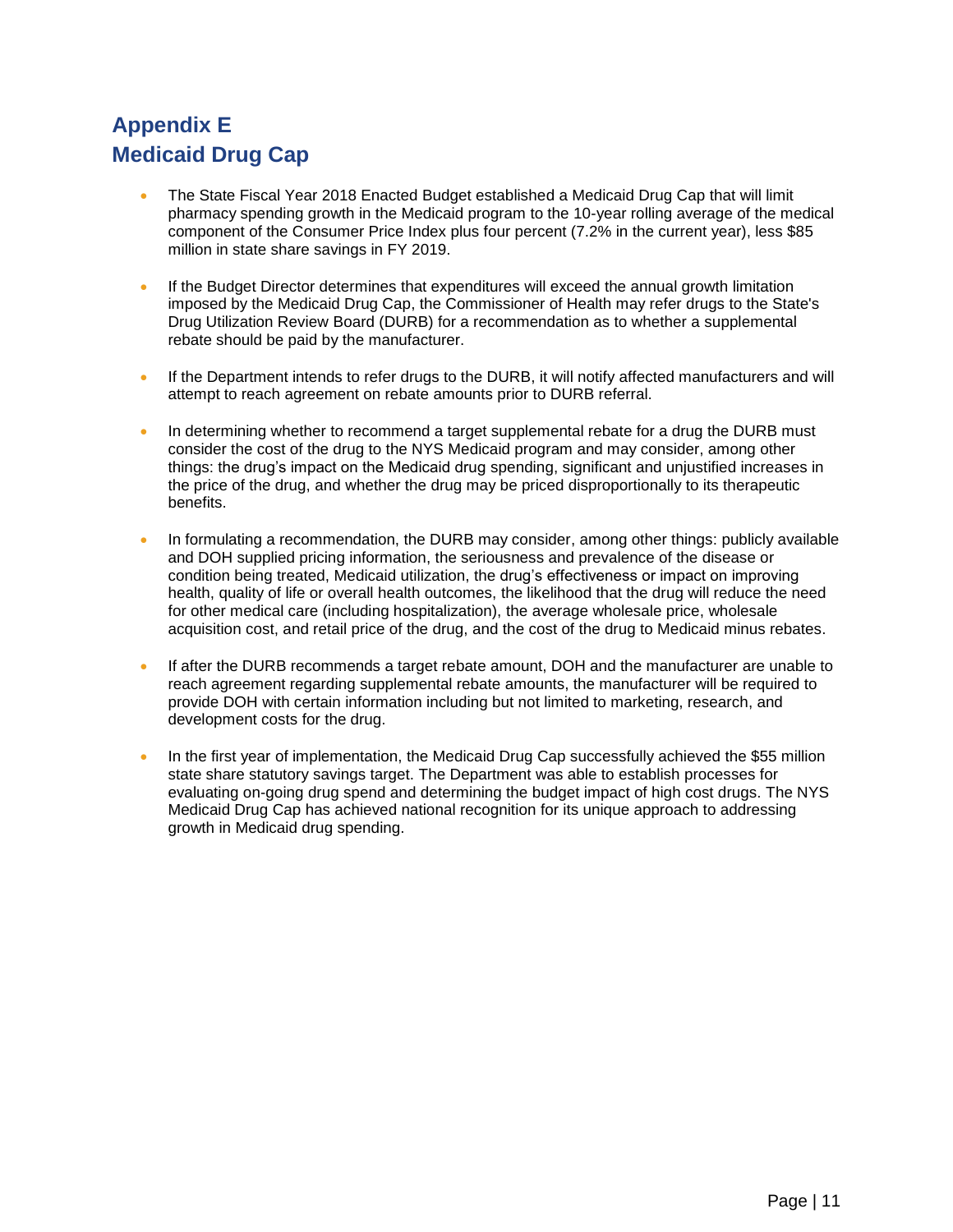### **Appendix F**

#### **Notable Events**

- Delay in implementation of new Children services (from 10/1/17 to 1/1/19)
	- behavioral health challenges before they rise to the level of needing high intensity clinical  $\triangleright$  New services place an emphasis on earlier intervention for children experiencing services.
	- ➢ Includes Community Psychiatric Support and Treatment, Psychosocial Rehabilitation Services, Crisis Intervention, Family Peer Support Services, Youth Peer Training and Support Services, and Other Licensed Practitioners.
- Delay of new Community First Choice Option services (from 7/1/17 to 1/1/19) which was further delayed as part of the FY 2020 enacted budget (to 1/1/20)
	- ➢ Requires MLTC plans to expand and/or enhance the current benefit package to include all services and supports within the CFCO for adults age 21 and over.
- Bed Hold Reimbursement
	- $\triangleright$  The Enacted Budget included language to eliminate the payment for bed hold days for nursing homes effective April 1, 2017. The Department has not implemented the elimination of bed hold reimbursement at this time.
- failed to comply with contract rules. • OIG released an audit report indicating that NYS improperly made payments to MLTC plans that
	- compliance to address deficiencies sited in the audit report. ➢ DOH has issued several new policies and procedures to monitor MLTC plans for
	- $\triangleright$  DOH is currently working with OMIG to review the records that were subject to the audit.
- VBP Stimulus for MLTC program
	- $\triangleright$  Provides stimulus funding to support all MLTC plans with VBP contracting in place.
- The Global Cap was increased to reflect an update to the ten-year average of the Medical Care Consumer Price Index, which went from 3.2 percent to 3.3 percent, resulting in an increase of \$2 million.
- In FY 2019, DOH deferred, for three business days the final cycle payment to Medicaid Managed Care Organizations, as well as other payments.
	- $\triangleright$  The deferral had a State-share value of \$1.7 billion and was paid utilizing cash on hand in April 2019, consistent with contractual obligations and had no impact on provider services. Absent the deferral, Medicaid spending under the Global Cap would have exceeded the statutorily indexed rate for FY 2019.
	- $\triangleright$  The higher spending in FY 2019 appears to reflect growth in managed care enrollment and costs above projections, as well as certain savings actions and offsets that were not processed by year-end.
- The Division of Budget and Department of Health will continue to develop options to reduce include a deferral to FY 2021 if spending is not reduced to levels that adhere to the Global Cap. spending within the Global Cap and/or continue to manage the timing of payments, which may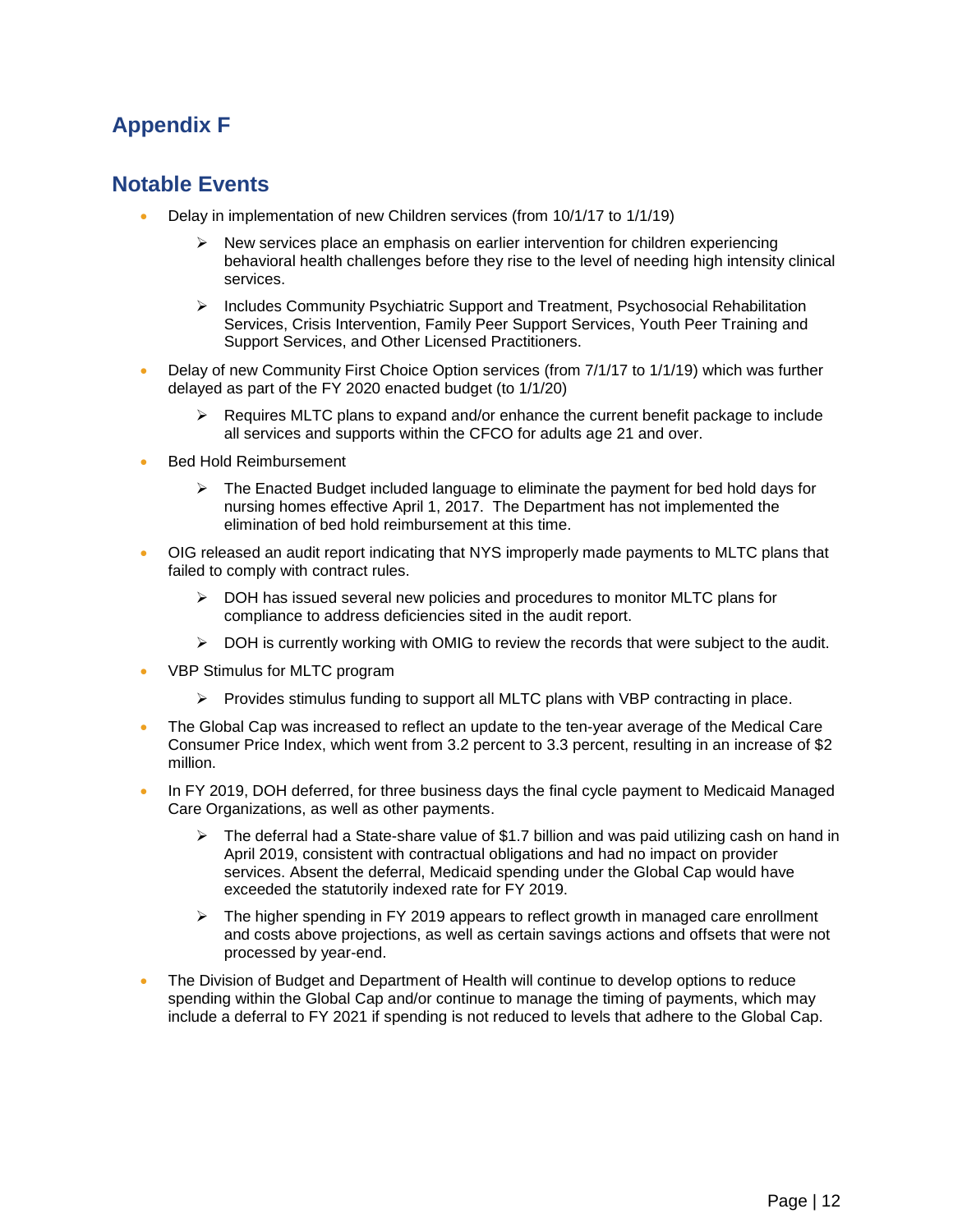# **Appendix G State-only Payments (YTD)**

| <b>Payments</b>                         | <b>Non Federal</b><br><b>Total Paid</b> |
|-----------------------------------------|-----------------------------------------|
| <b>Supportive Housing</b>               | \$53,257,491                            |
| <b>VAPAP</b>                            | \$45,434,298                            |
| Major Academic Pool                     | \$24,500,000                            |
| Alzheimer's Caregiver Support           | \$22,452,035                            |
| End of AIDS                             | \$14,012,518                            |
| <b>MLTC Ombudsman</b>                   | \$6,506,696                             |
| <b>Rural Transportation</b>             | \$4,000,000                             |
| <b>ACA FFP Correction</b>               | \$4,000,000                             |
| <b>CSEA Buy-in</b>                      | \$1,757,436                             |
| <b>Water Fluoridation</b>               | \$1,741,362                             |
| UFT Buy-in                              | \$1,181,434                             |
| <b>BH Transformation Non-VAP</b>        | \$922,500                               |
| <b>Primary Care Service Corps</b>       | \$702,957                               |
| <b>MLTC Technology</b><br>Demonstration | \$702,957                               |
| <b>TOTAL</b>                            | \$181,171,684                           |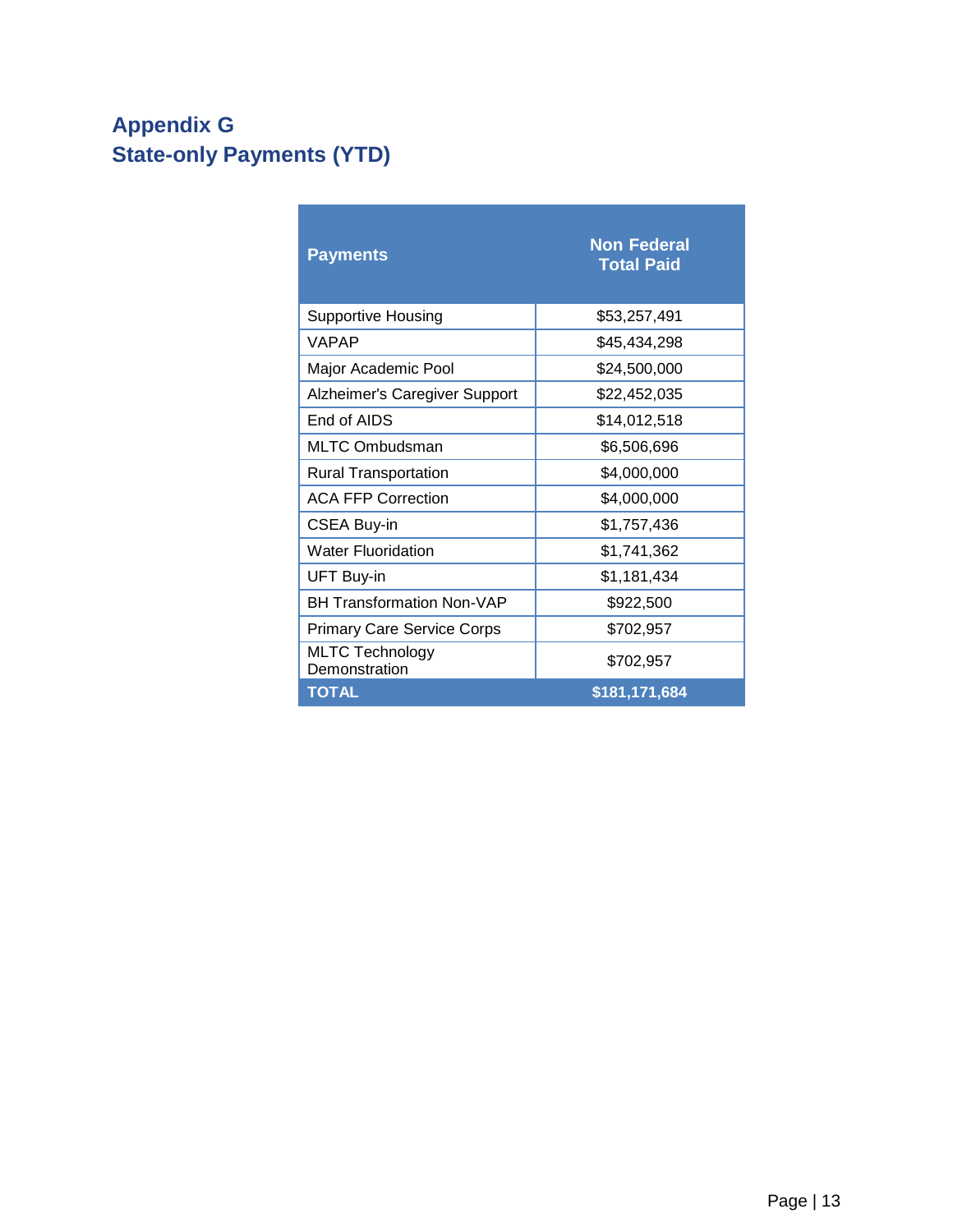# **Appendix H Monthly Results (December-February)**

### **December**

| <b>Medicaid Spending</b><br>(\$ in millions) |                  |               |                            |  |
|----------------------------------------------|------------------|---------------|----------------------------|--|
| <b>Category of Service</b>                   | <b>Estimated</b> | <b>Actual</b> | Variance<br>Over / (Under) |  |
| <b>Medicaid Managed Care</b>                 | \$13,104         | \$13,200      | \$96                       |  |
| Mainstream Managed Care                      | \$8,001          | \$8,028       | \$27                       |  |
| Long Term Managed Care                       | \$5,103          | \$5,172       | \$69                       |  |
| <b>Total Fee For Service</b>                 | \$6,546          | \$6,713       | \$167                      |  |
| Inpatient                                    | \$2,016          | \$2,022       | \$6                        |  |
| Outpatient/Emergency Room                    | \$246            | \$244         | (\$2)                      |  |
| Clinic                                       | \$348            | \$365         | \$17                       |  |
| <b>Nursing Homes</b>                         | \$2,025          | \$2,098       | \$73                       |  |
| Other Long Term Care                         | \$514            | \$526         | \$12                       |  |
| Non-Institutional                            | \$1,397          | \$1,458       | \$61                       |  |
| <b>Medicaid Administration Costs</b>         | \$473            | \$480         | \$7                        |  |
| <b>OHIP Budget / State Operations</b>        | \$270            | \$252         | (\$18)                     |  |
| <b>Medicaid Audits</b>                       | (\$245)          | (\$257)       | (\$12)                     |  |
| <b>All Other</b>                             | \$2,613          | \$2,602       | (\$11)                     |  |
| <b>Local Funding Offset</b>                  | (\$5,320)        | (\$5,320)     | \$0                        |  |
| <b>TOTAL</b>                                 | \$17,441         | \$17,670      | \$229                      |  |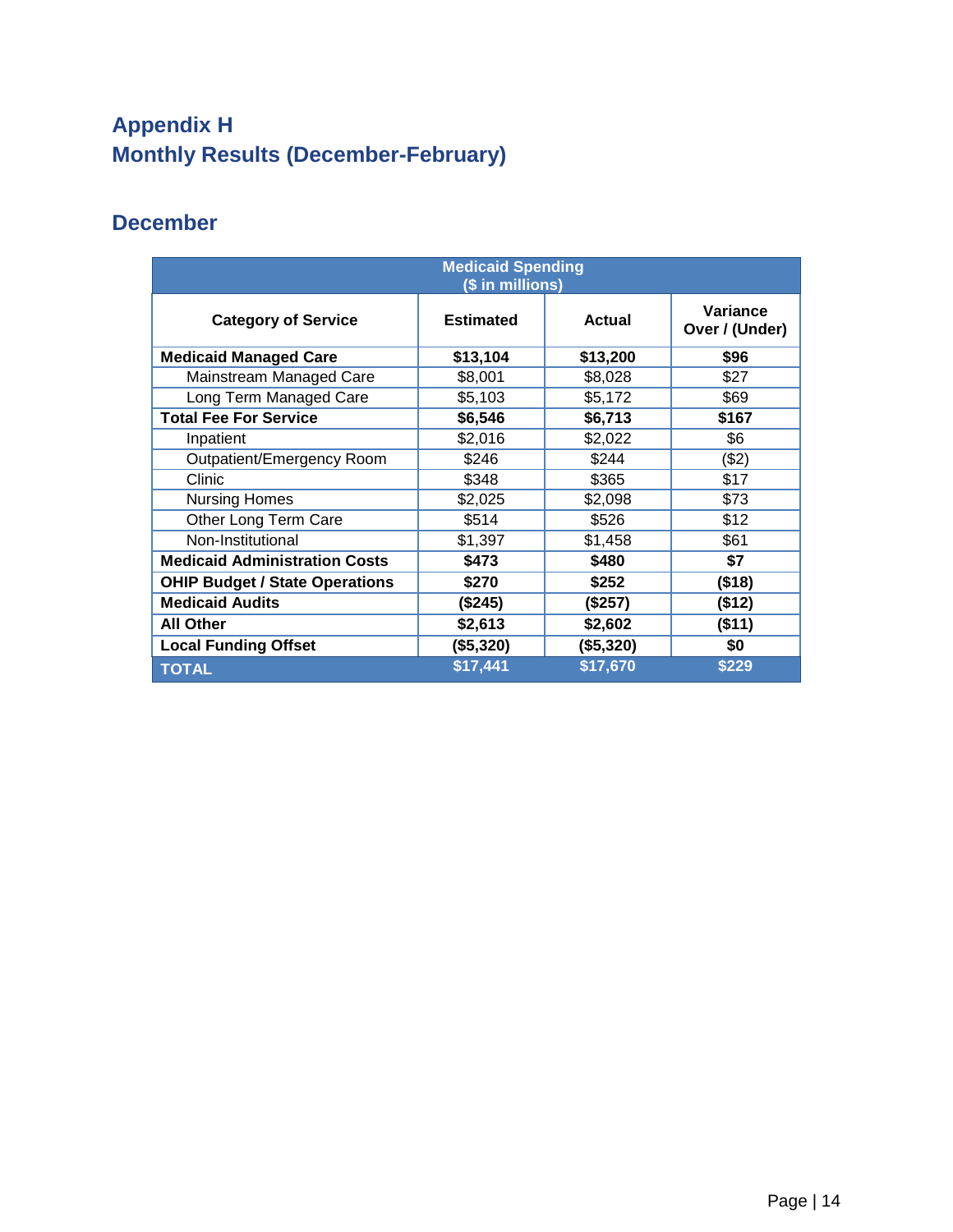# **January**

| <b>Medicaid Spending</b><br>(\$ in millions) |                  |               |                            |  |
|----------------------------------------------|------------------|---------------|----------------------------|--|
| <b>Category of Service</b>                   | <b>Estimated</b> | <b>Actual</b> | Variance<br>Over / (Under) |  |
| <b>Medicaid Managed Care</b>                 | \$14,421         | \$14,639      | \$218                      |  |
| Mainstream Managed Care                      | \$8,747          | \$8,837       | \$90                       |  |
| Long Term Managed Care                       | \$5,674          | \$5,802       | \$128                      |  |
| <b>Total Fee For Service</b>                 | \$7,071          | \$7,233       | \$162                      |  |
| Inpatient                                    | \$2,213          | \$2,203       | (\$10)                     |  |
| Outpatient/Emergency Room                    | \$274            | \$272         | (\$2)                      |  |
| Clinic                                       | \$389            | \$406         | \$17                       |  |
| <b>Nursing Homes</b>                         | \$2,238          | \$2,296       | \$58                       |  |
| Other Long Term Care                         | \$577            | \$599         | \$22                       |  |
| Non-Institutional                            | \$1,380          | \$1,457       | \$77                       |  |
| <b>Medicaid Administration Costs</b>         | \$488            | \$495         | \$7                        |  |
| <b>OHIP Budget / State Operations</b>        | \$298            | \$280         | (\$18)                     |  |
| <b>Medicaid Audits</b>                       | (\$331)          | (\$290)       | \$41                       |  |
| <b>All Other</b>                             | \$2,949          | \$2,936       | (\$13)                     |  |
| <b>Local Funding Offset</b>                  | (\$6,002)        | (\$6,002)     | \$0                        |  |
| <b>TOTAL</b>                                 | \$18,894         | \$19,291      | \$397                      |  |